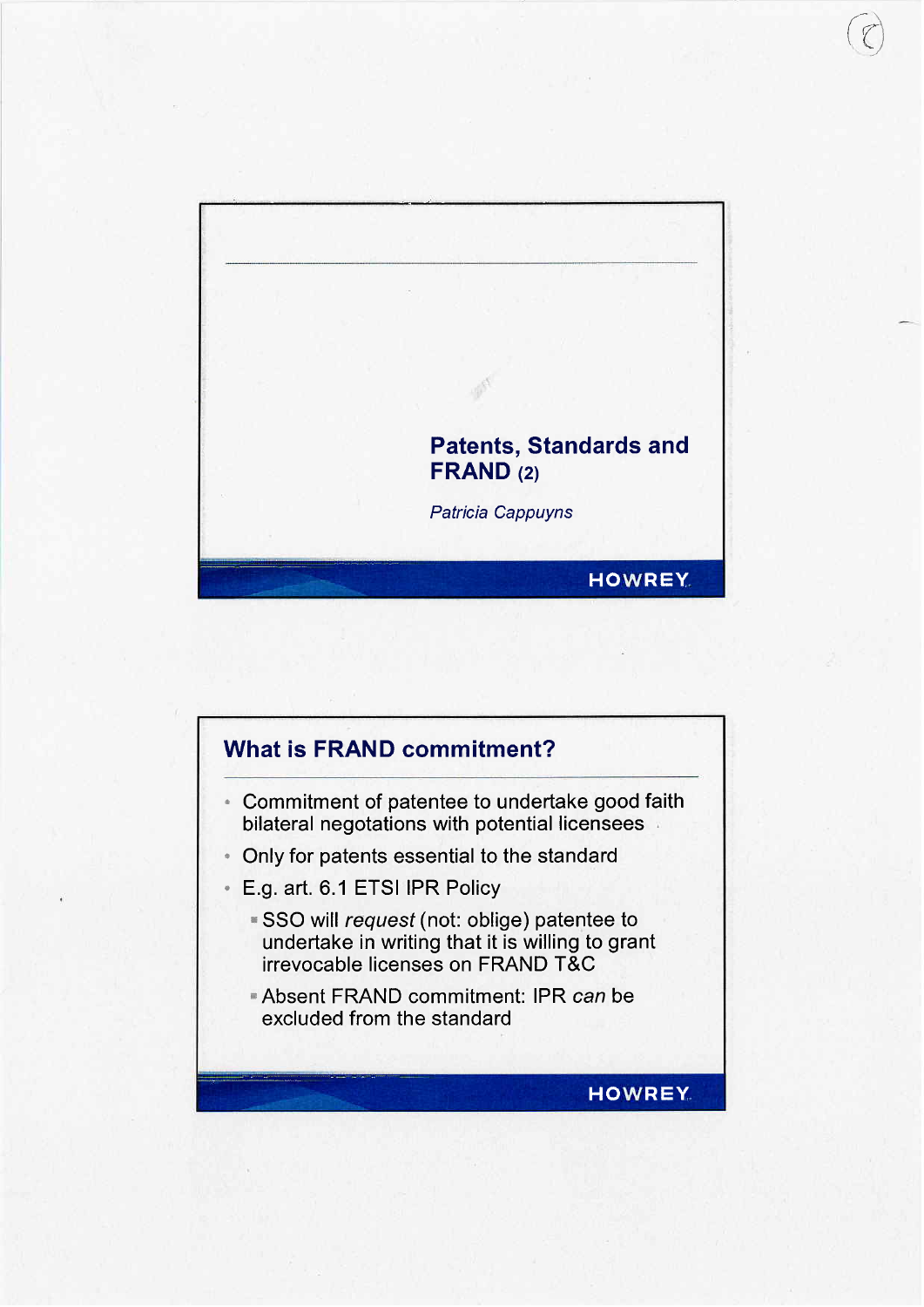

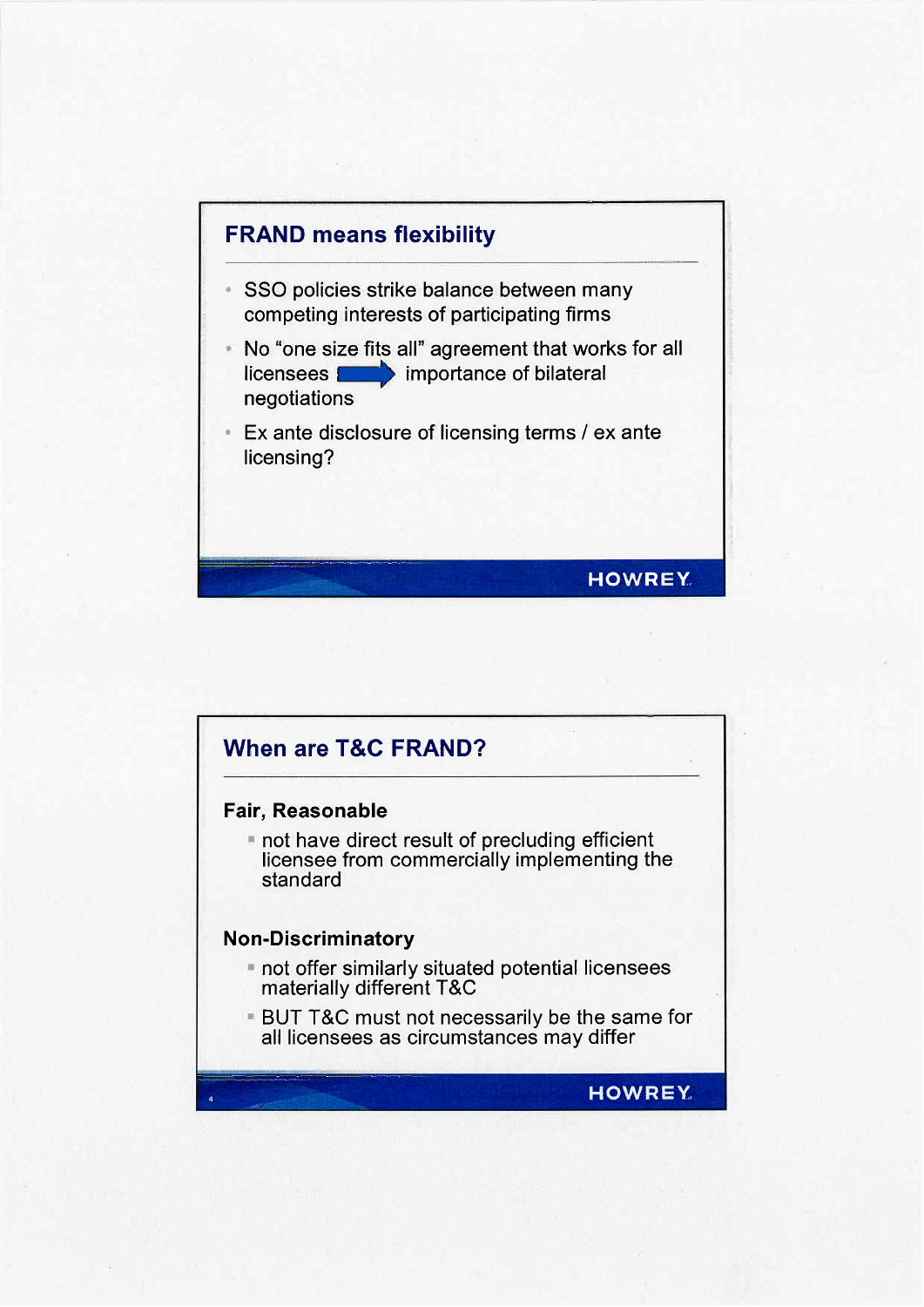

|                                                                   | Can the courts issue an injunction against the user of a standard<br>who rejected a FRAND offer from the patent owner? |
|-------------------------------------------------------------------|------------------------------------------------------------------------------------------------------------------------|
| NO (Shapiro, Miller et al)   YES (Géradin et al)                  |                                                                                                                        |
| « $FRAND$ commitment =<br>waiver of right to seek<br>injunction » | « FRAND commitment $\neq$<br>waiver of right to seek<br>injunction »                                                   |
| $\Rightarrow$ « patent owner =<br>limited to payment<br>claims »  | $\Rightarrow$ « patent owner $\neq$<br>limited to payment<br>claims »                                                  |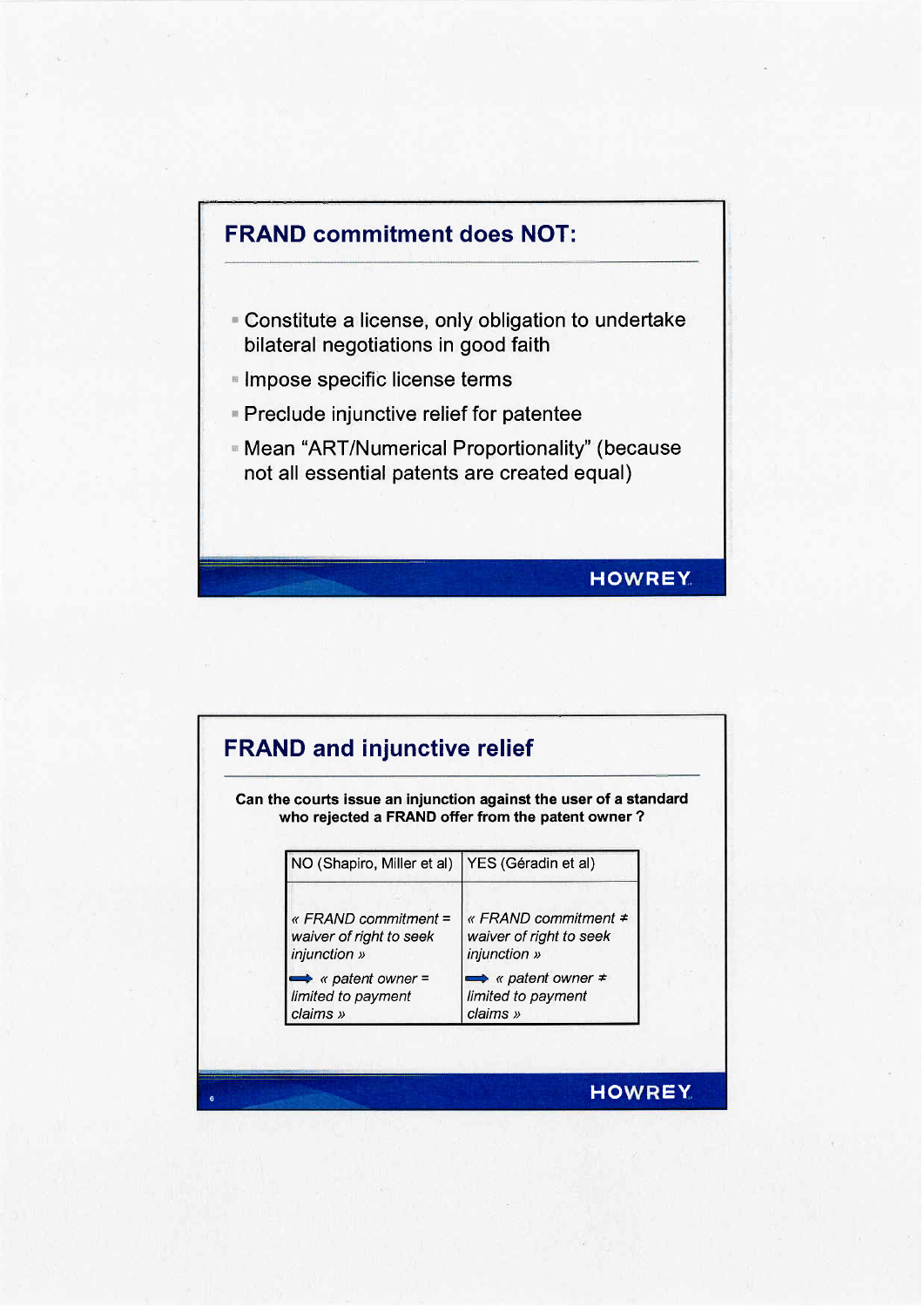## Case law (1): Landgericht Düsseldorf, Siemens v Amoi (13 Feb 2007)

**Court does not explicitly decide whether article 6.1** ETSI IPR Policy grants potential licensee an enforceable right to be granted a licence

- **License offer by patentee was not FRAND**
- **No injunction granted**

First reported court to dismiss a patent infringement action solely on the basis of a FRAND violation! ------ 7 .' HOWREY. \_~\_~~~ \_\_..\_, ;.'-::~



- 11 Patents found essential and infringed
- .'Patent pool, but individual licenses still available
- **License terms offered to standard adopter found** reasonable:
	- ~ Requirement to agree to standard pool agreement
	- Requirement to pay royalties for past infringement by affliates
- Absence of maximum royalty cap ( $\leftrightarrow$  Siemens v Amoy)
- $\blacksquare$  Injunction granted = injuriction granted<br>
=<br>
HOWREY